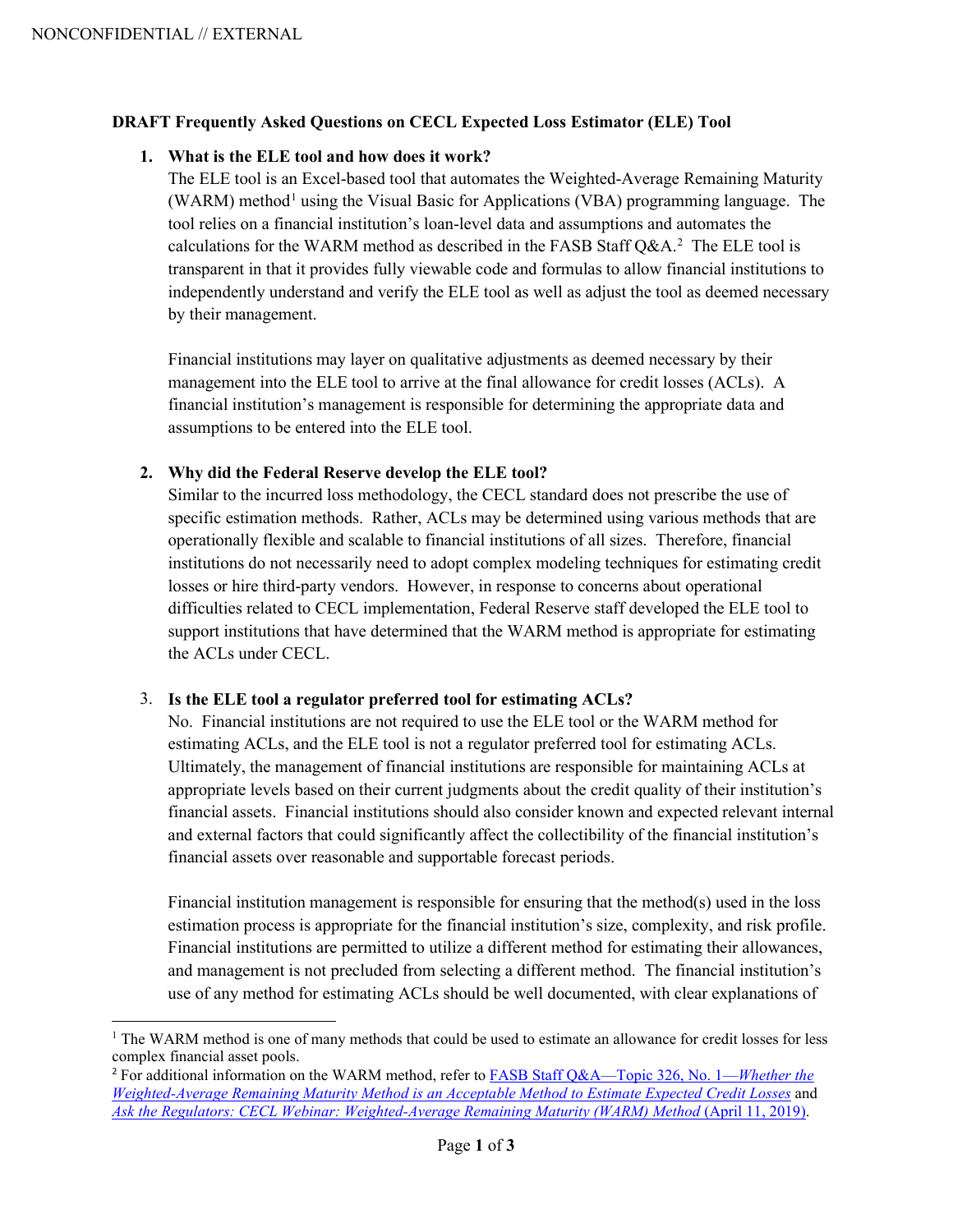the supporting analyses and rationale. Management's evaluations are subject to review by examiners.

### **4. Who can use the ELE tool?**

Financial institutions that have determined the WARM method is an appropriate method to use to estimate their ACLs may choose to utilize the ELE tool. Each institution's management remains solely responsible for determining whether the use of the WARM method to calculate its ACLs is appropriate for its institution. Even after an institution concludes use of the WARM method is appropriate for that institution, the use of the ELE tool is one of multiple options available for implementing the WARM method. Financial institutions using the WARM method are not required to implement the WARM method using the ELE tool. Management is encouraged to discuss the suitability of the use of the ELE tool for their financial institution with their regulators.

# 5. **Are qualitative factors still relevant when using the WARM method and the ELE tool for estimating the ACLs?**

Yes. Similar to practices under the incurred loss methodology, management must continue to consider qualitative factors that affect the collectibility of financial assets when using the WARM method to estimate ACLs under CECL. The ELE tool provides functionality for management to input qualitative factor adjustments as deemed appropriate by the institution. Financial institutions should maintain appropriate documentation, commensurate with their complexity and sophistication, to support their qualitative adjustments and the effect of the relevant qualitative factors on the measurement of expected credit losses.

Further guidance on the application of qualitative factors can be found in the *Interagency Policy Statement on Allowances for Credit Losses*. [3](#page-1-0)

## **6. Are financial institutions that use the ELE tool limited to using the loan segments reported on the Call Report?**

No. CECL permits financial institutions to exercise judgment when segmenting their loans into pools of loans. The ELE tool is able to process any loan segments identified by financial institution management officials. Loans in the same portfolio are expected to have the same payment frequency and amortization type and similar risk characteristics. However, the ELE tool is limited to 25 portfolios. If institutions have more than 25 portfolios, they will need to create separate ELE tool workbooks to accommodate additional portfolios.

# **7. What are the supervisory and documentation expectations for financial institutions that elect to use the ELE tool?**

Supervisory expectations for financial institutions that elect to use the ELE tool remain the same and are discussed in the "Examiner Review of ACLs" section of *[SR Letter 20-12, Interagency](https://www.federalreserve.gov/supervisionreg/srletters/SR2012a1.pdf)  [Policy Statement on Allowance for Credit Losses](https://www.federalreserve.gov/supervisionreg/srletters/SR2012a1.pdf)*. The use of the ELE tool does not preclude any enforcement or supervisory actions from the Federal Reserve or another federal or state financial regulator. Examiners are expected to assess the appropriateness of management's loss estimation

<span id="page-1-0"></span><sup>3</sup> SR Letter 20-12, *Interagency Policy Statement on Allowance for Credit Losses* (May 8, 2020), available at: [https://www.federalreserve.gov/supervisionreg/srletters/SR2012.htm.](https://www.federalreserve.gov/supervisionreg/srletters/SR2012.htm)